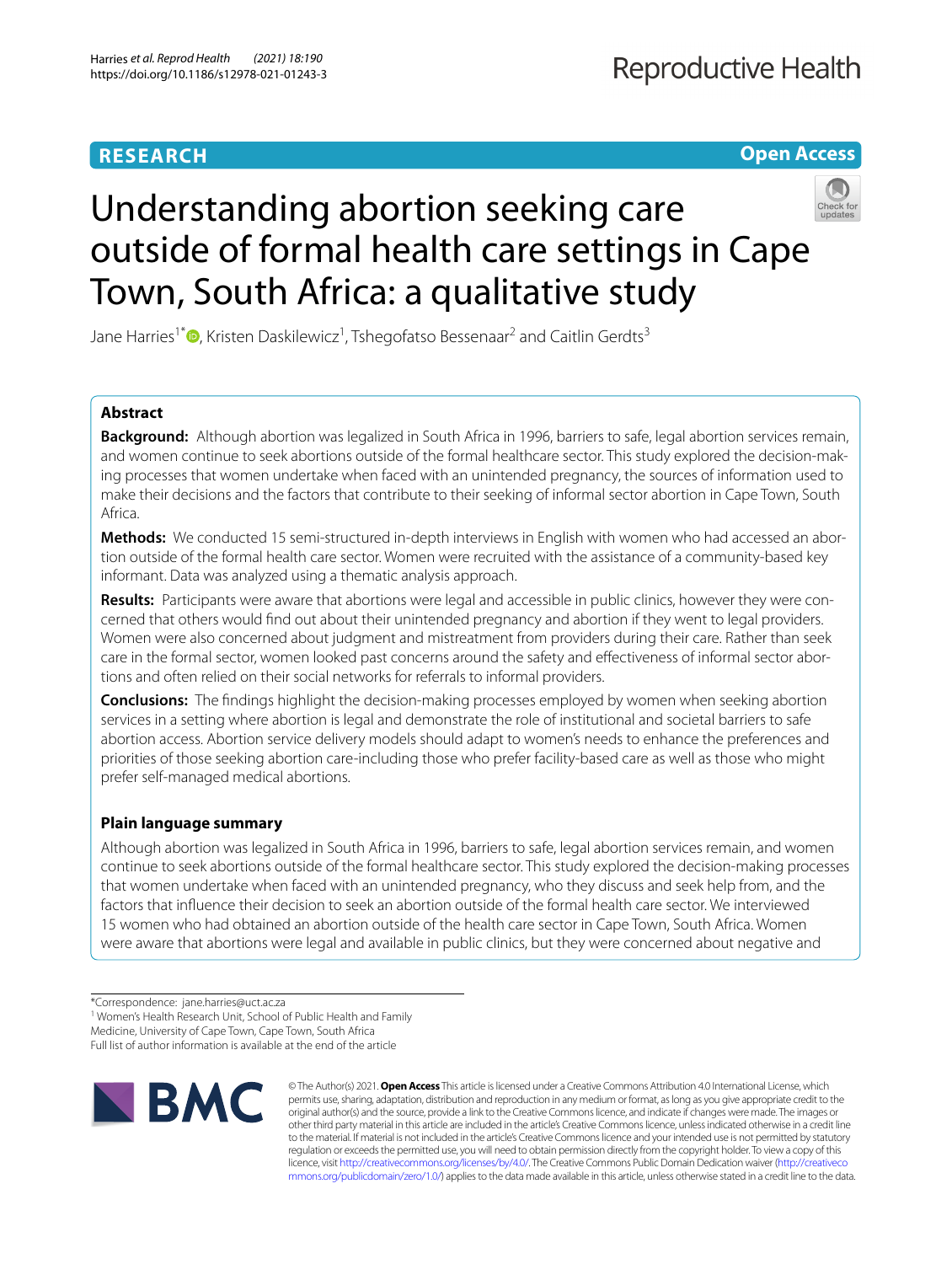judgmental attitudes from health care providers even though some women were aware of the possible health safety issues related to seeking an abortion outside of the clinic setting. Abortion services should adapt to women's needs and ofer them options of facility-based care but also self-managed medical abortions under the guidance of health care providers.

**Keywords:** Abortion, Decision-making, Out of clinic abortions, Informal sector abortions, Qualitative research, South Africa

# **Background**

The South African Choice on Termination of Pregnancy Act of 1996 states that a pregnancy may be terminated at a woman's request up to 12 weeks gestation. Beyond 12 weeks and up to 20 weeks gestation, an abortion may be performed for any of the following reasons: the pregnancy would pose a risk to the woman's physical or mental health; there is a substantial risk that the fetus would sufer from severe physical or mental abnormality; the pregnancy resulted from rape or incest, or the continued pregnancy would signifcantly afect the social and economic circumstances of the woman. From 20 weeks gestation onward, abortions are available under very limited circumstances. Registered nurse midwives who have undergone abortion training are permitted to provide abortions up to 12 weeks gestation. Abortions in the second trimester (13–20 weeks) can only be performed by a doctor. Abortions are provided free of charge in public health care facilities designated to provide abortion care services [[1](#page-7-0)].

Diferent abortion methods are available in public sector facilities depending on gestational age, availability of trained providers, and availability of diferent methods across the nine provinces in South Africa. Medical abortion is available using mifepristone and self-administered misoprostol up until 63 days gestation and manual vacuum aspiration up until 12 weeks gestation. Second trimester abortions using the dilatation and evacuation method are available on a limited basis. Labor induction with misoprostol used alone is the current standard of care in South Africa for second trimester abortion [\[1](#page-7-0)].

Despite the legal availability of abortion services in South Africa post 1996, barriers to safe and legal abortion access remain. These barriers include provider opposition to rendering or participating in abortion services, often on the grounds of religious or moral beliefs, stigma associated with abortion, a shortage of trained abortion providers, especially second trimester providers, and poor knowledge of the abortion legislation amongst women seeking care [[2–](#page-7-1)[5\]](#page-7-2). As a result of these barriers, a high proportion of abortions in South Africa take place outside of the formal health care sector  $[6–10]$  $[6–10]$ . For the purposes of this study, we use the term 'informal abortion' to refer to induced abortions that occur outside of the formal health care sector (outside clinic abortions) without medical assistance either through a self-managed abortion or through accessing an unlicensed provider providing medication or other substances to induce an abortion.

While we know that women in South Africa continue to seek abortions outside of clinic settings, research has, to date, not been undertaken to explicitly explore and document women's decision-making processes to seek care from informal sector providers or to selfmanage abortions. Existing research documenting women's experiences with terminating their pregnancies in the informal sector in South Africa relies on the recruitment of women from formal healthcare facilities, representing women who were able to access the formal health care system at some point during the process of abortion seeking  $[7-9]$  $[7-9]$ , and thus may be excluding the perspectives of those who face the greatest barriers to care. A study in Cape Town, South Africa on women's experiences with informal sector abortions that recruited women using peer-to-peer recruitment found most women did not interact with the formal healthcare setting at any point during their informal sector abortion process [\[7\]](#page-7-5), highlighting the need for research centered on the experiences of women who never reach formal healthcare services in order to understand the complex factors that impact women's trajectories to abortion related care [\[10\]](#page-7-4).

Little is known about the decision-making process and reasons why women seek informal abortions in settings where abortion is legally available  $[11]$ . This study aims to explore the decision-making processes that women undertake when faced with an unintended pregnancy, the sources of information used to make their decisions and the factors that contribute to their seeking of informal sector abortion in Cape Town, South Africa. Results from this study can help inform public health interventions, policy, and advocacy aimed at improving and expanding access to safe and legal abortion, quality of care and support, and potentially averting abortion related morbidity and mortality.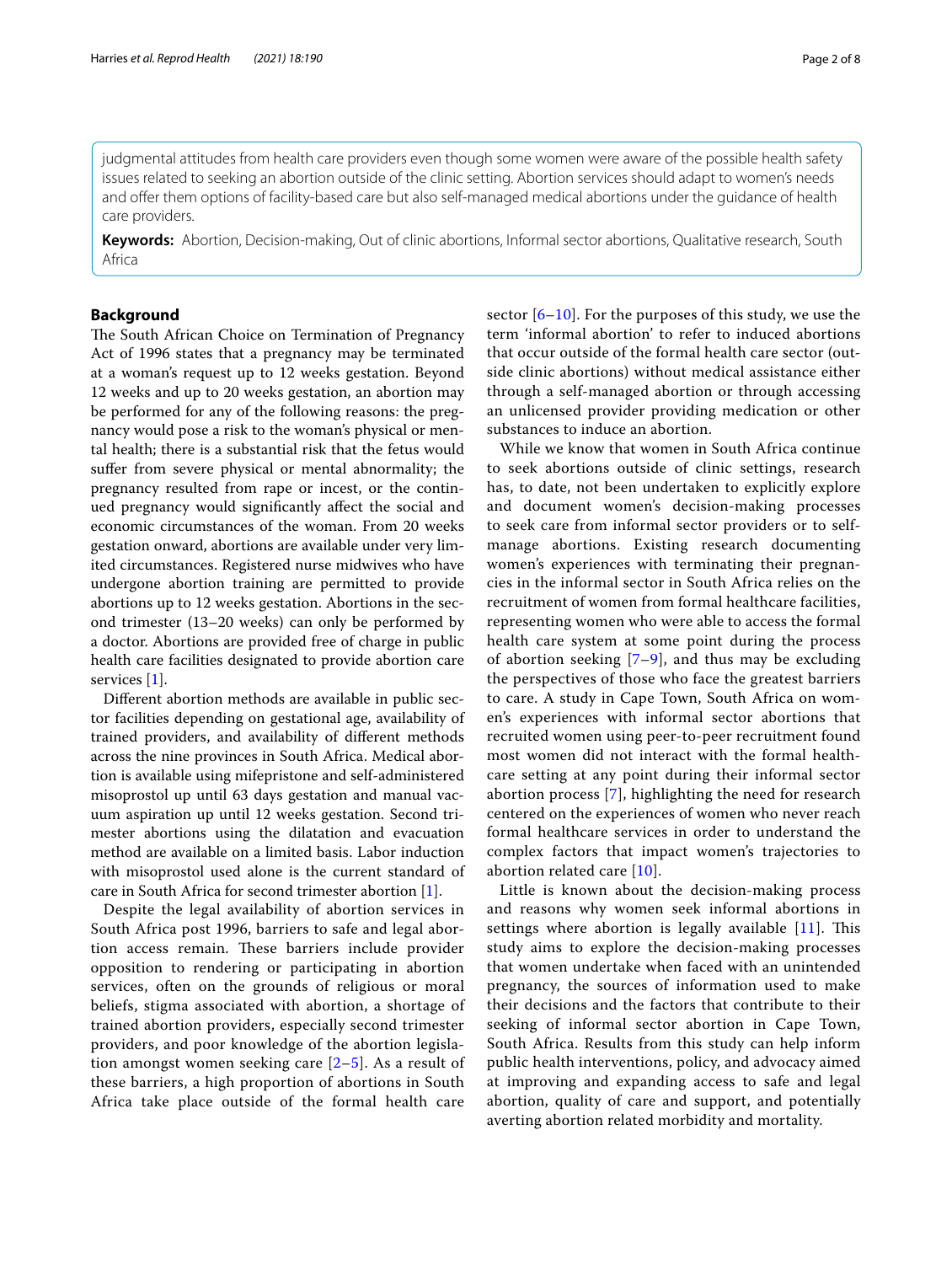# **Methods**

#### **Study population and recruitment**

The study was conducted in Cape Town, South Africa between February to June 2017. Recruiting women who had accessed informal abortions proved to be difficult. We initially tried recruiting women through social media and informational fyers placed at sexual and reproductive health non-government organizations (NGOs) inviting potential respondents to participate in a research study on outside of a clinic or self-induced abortion experiences. Despite these efforts, no one responded to the requests for study participation via NGO contacts, fyers, or social media. We subsequently decided to use a community-based key informant to assist in recruiting study participants through community networks. Study participants were recruited via a key informant who was previously involved in one of our prior studies exploring women's experiences seeking informal abortion services [[7\]](#page-7-5). Participants were eligible to participate in the study if they attempted to end a pregnancy outside of the formal health sector in the past fve years, were aged 18 years or older and were able to provide informed consent. We use the term "women" whilst acknowledging that not all abortion seekers are women. However, our participants self-identifed as women and we thus use the language as it applied to the study population.

#### **Data collection**

Two female research assistants trained in qualitative research methods with prior experience in abortion related research, followed up telephonically with contact details provided by the key informant and set up a time and place to meet potential study participants. Interviews were conducted face to face in a private space and were 45–60 minutes duration. All interviews were conducted in English and audio recorded with participant consent. Recordings were transcribed verbatim by an independent transcriber. A total of 15 participants were interviewed.

The research instrument in the form of an interview guide was open-ended and included probes for potential additional issues that could emerge as important concerns. The interview guide was pilot tested. Field reflective notes were recorded after each interview, which provided additional context when reviewing the transcripts.

#### **Data analysis**

Data were analysed using a thematic analysis approach, in which main themes and categories were identifed and analysed within and across data. Initial categories for analysing data were drawn from the interview guide and key research questions, and then themes and patterns were identifed after reviewing the data.

Data analysis began by reading transcripts, creating memos, and assigning initial codes. Using this process, we identifed recurring themes and developed further emergent codes to complement initial deductive codes, which were derived from the research questions and interview guide. A code book was developed by the frst author (JH) and the transcripts were coded by the Principal Investigator (JH) and a research assistant (KD) who conducted the interviews. Following initial analysis and codebook fnalization, interviews were entered into the qualitative software package NVivo 12 Pro which facilitated the sorting and management of the data Coded transcripts were cross checked by co-author (KD) for coder variation. The codes developed were deductive in the frst instance with initial codes and defnitions developed based on key domains of enquiry which included: reasons for seeking an abortion outside of the formal sector, abortion experiences and outcomes and the infuence of social networks in the abortion seeking trajectory. Additional inductive codes were added during the coding process, as expected or unanticipated issues were identified. These included the importance of social networks (close friends) in assisting women accessing an informal abortion. Memos were recorded alongside the coding process and were useful in exploring relationships of links across categories, or refections about a particular phenomenon  $[12]$ . The data was then reviewed for major trends, crosscutting themes were identifed, and issues for further exploration were prioritized for fnal analysis.

Study rigor was maintained throughout the study. Dependability was addressed by providing a detailed discussion of the study methods. We established an audit trail by developing a detailed track record of the data collection process, coding was undertaken by more than one person and checked amongst the study team for coder variation. Coding discrepancies were resolved through discussion and consensus. Confrmability was addressed, all interviewers kept a refective journal and we held regular researcher team meetings to discuss research progress. Data saturation was achieved.

Participant quotations are presented to illustrate the themes and findings from the analysis. The findings of the study have been reported following the Consolidated Criteria for Reporting Qualitative Research (COREQ).

# **Ethical considerations**

Ethical approval to conduct the study was obtained from the Human Research Ethics Committee, University of Cape Town. All study participants provided written informed consent prior to the interview process. Verbal permission was obtained prior to digitally recording all interviews. Confdentiality and anonymity were ensured. Participants were assured that in all forms of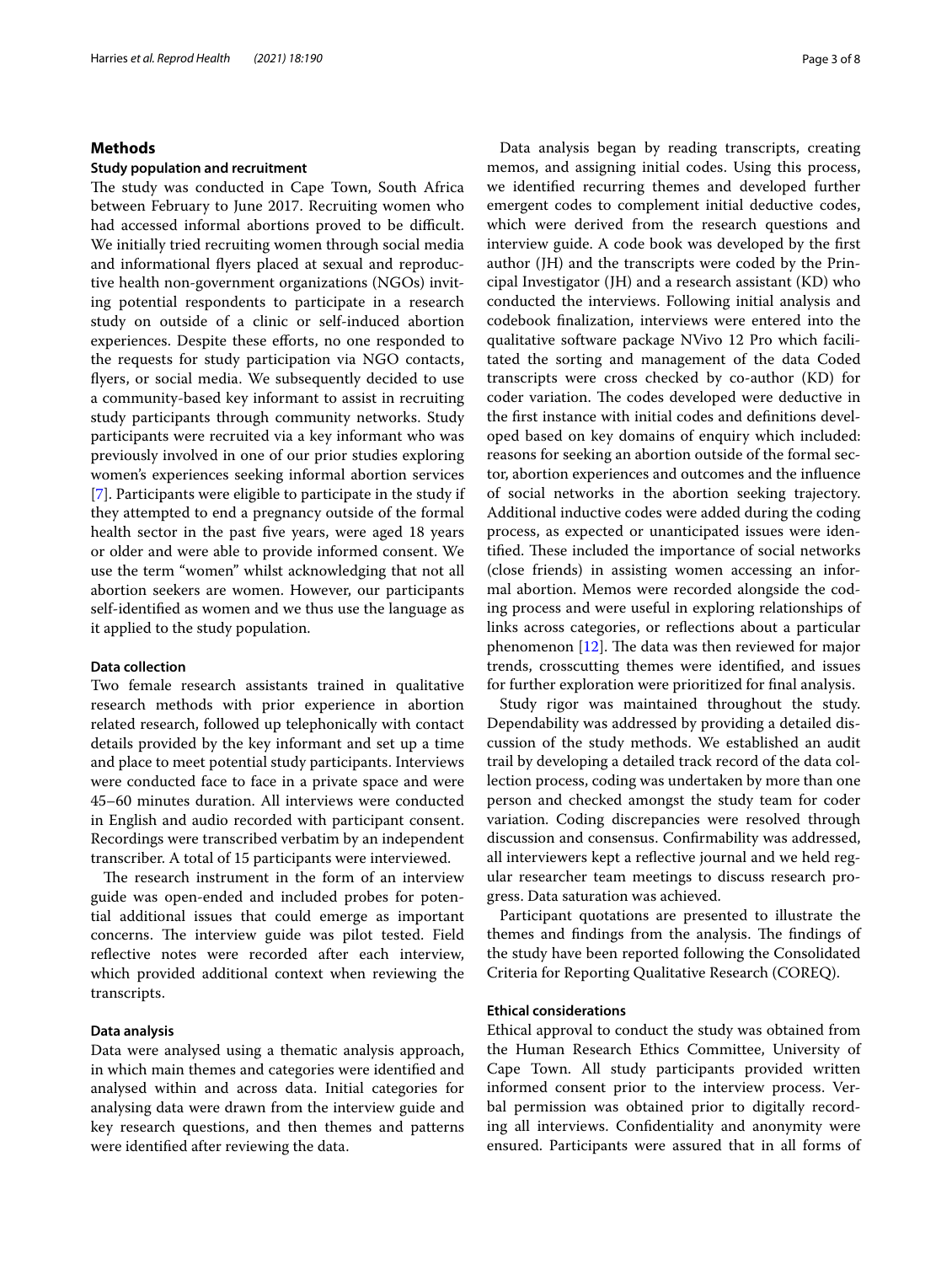dissemination, including publications and dissemination meetings, participants would not be identifed by name or any other identifer. All data were closely controlled and stored in locked fles and password protected computer fles. Digital recordings were erased once they had been cross checked after data transcription. All women were reimbursed ZAR (South African Rand) 100 for their time and to cover transport.

## **Results**

Socio-demographic characteristics were collected from all 15 study participants. The mean age was 35.2 years (range 26–45), 80% (12/15) were employed with just almost half (7/15) involved in sex work, all but four participants had children, and none were married. Of all participants, thirteen had at least one informal sector abortion and two had accessed two informal abortions. Eleven of the participants had purchased and used herbal mixtures including aloe vera, traditional remedies and purgatives to terminate their pregnancy. Herbal and traditional mixtures were taken orally and often mixed with concentrated orange juice, milk, or alcohol (vodka). Herbal mixtures including aloe vera were purchased from traditional healers whereas traditional remedies and other products including purgatives, were purchased from chemists. Four of the participants had accessed a non-licensed provider and took unknown tablets that induced bleeding assumed to be misoprostol.

Key themes for exploring complex decision-making in seeking an informal abortion included (i) social networks and other sources of information in the abortion seeking trajectory; (ii) the method of abortion and reported outcome including seeking post abortion care and (iii) reasons for seeking an informal abortion.

Overall, complex decision-making informed by individual and personal circumstances underscored by reticence towards the formal healthcare sector motivated seeking an abortion in the informal sector. Rather than seeking care within the formal health sector most women relied on social networks for referrals and endorsements to an informal provider or traditional methods to induce an abortion. However, fve women did access the formal health care sector for post- abortion care.

#### **Sources of informal abortion information Social networks**

Social networks played an important role in women's abortion seeking trajectory and in supporting and advising women how to access an informal abortion. Upon considering themselves pregnant, most women disclosed and sought advice about informal abortion options from friends who had personal experience accessing informal abortions, knew someone who could perform the informal abortion or knew how to self-induce using a self-prepared herbal mixture or substance.

Advice and assistance in obtaining an informal abortion was further underscored by friends vouching for the safety of a provider or particular method. Women discussed how knowing a friend who had successfully had an informal abortion without health complications infuenced their decision to opt for an informal abortion.

A participant recounted how her friend endorsed an unlicensed provider based on his perceived safety. The unlicensed provider provided her with two white tablets.

*She [friend] also had the same abortion … like 10 or so months before and I knew about it that was why I spoke to her. And then she showed me okay, it's this doctor, she showed me like in the paper, he's got a regular ad in there and the same doctor's also got stickers all over in the train, … so she just showed me that's the one that she used. The reason why she encouraged me to use him because when she went there, compared to the other places that she's heard of or the other stories, his place was clean … I trust her and somehow it made me feel a little bit better knowing that one of my friends went to the person.*

Another participant discussed her need for an abortion with a trusted friend who in turn suggested a traditional herbal medicine and ofered to help in sourcing the herbal medicines.

*I bought some things, there was a friend of mine she had an abortion also, so she told me what to do what to buy…and then she escorted me to go and get them…"*

Participants sources of information extended beyond their social networks to include the proliferation of advertisements for "safe and quick abortions" in public spaces (trains and community newspapers) which were often endorsed by friends. These unlicensed providers all provided unknown oral tablets to induce abortion presumably misoprostol.

*"I saw an advert and then I spoke to a friend who had also been to the same person, they call him, like a herbalist … he had an advert in the paper and also on the train, these stickers that they give out and it said there are abortions for R 300 like in 30 minutes…"*

## **Method of abortion**

Participants discussed employing three diferent methods when attempting an informal abortion. These included: drinking a mixture prepared by a traditional healer; contacting a non-licensed provider who provided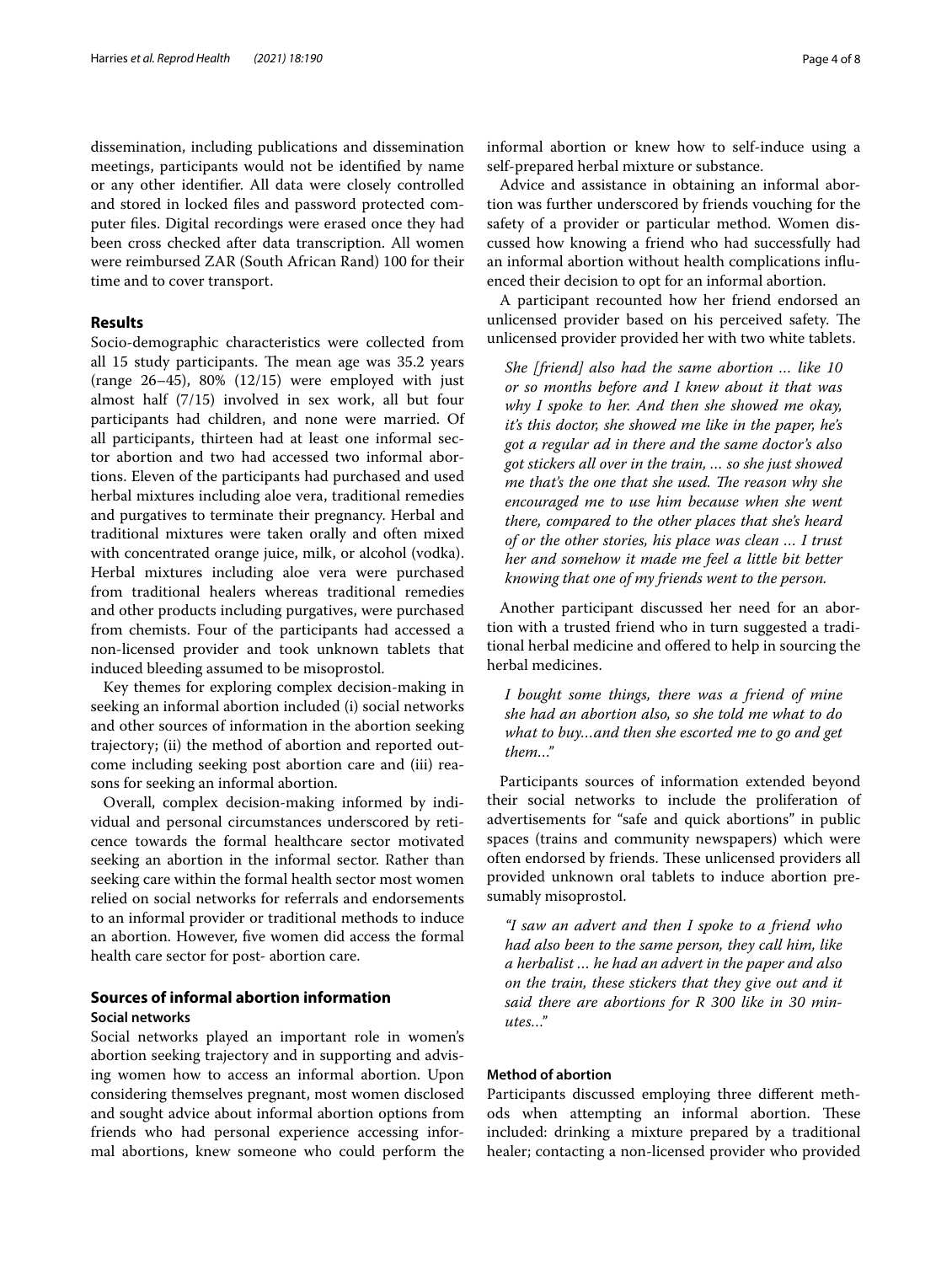oral abortifacients and preparing or buying a mixture for a self -managed abortion. Trusted social networks again played a crucial role in guiding women in accessing these methods.

#### **Traditional healer**

Some participants described utilizing the services of a traditional healer recommended by friends who had previously accessed their services for an informal abortion. Participants who utilized the services of a traditional healer mostly described the abortion mixture as brown or white in colour, having an ofensive taste and in some cases using dried aloe vera.

*I go to traditional doctor near the taxi rank to give me some, aloe vera…I drink that aloe vera. it tastes horrible…I take only a spoon because it is too much strong…if you take the three spoons you are going to die that guy [traditional healer] tells you…*

Some participants however discussed paying a traditional healer for a list of reportedly easily obtainable herbal and other ingredients and received instructions on how to prepare the mixture themselves.

# **Unlicensed providers**

Unlicensed providers who advertised their services illegally online, on trains and other public spaces most commonly supplied participants with unmarked tablets of varying sizes, shapes, and colour to terminate their pregnancy. Some participants were instructed to swallow the tablets at specifed times and to expect vaginal bleeding.

*He gave me two pills and told me I must take one when I leave his office. The second one [tablet], I must take it when I get home…it was two of the same pills to me it looked the same, I didn't see any name on the tablet …He just said to me it will basically be like getting period pains and then the bleeding will come down. He said most of the bleeding should happen in a space of 24 hours…it should be complete and then just like normal periods, they can last up to 2 weeks …*

# **Self‑abortion mixture**

All participants who attempted an informal abortion using a self-abortion mixture were informed of the method by a friend who had successfully used the mixture to induce an abortion.

*A friend of mind told me how to do an abortion because she had one and she did it the same way… She told me how to prepare the mixture…and we made it at my friend's place.*

#### **Reported outcomes**

Some participants reportedly sought formal medical intervention after attempting an informal abortion. Reasons for doing so included experiencing complications such as a possible infection or bleeding or when they considered the informal abortion to be unsuccessful.

#### **Reported infection**

*After [attempting informal abortion], I developed an intense fever and I said okay I'm going to go to the clinic just to check it out and to tell them what happened… I went there and I spoke to the Sister [nurse] and I told her everything and she shouted at me, told me how stupid I was, why didn't I come there. I couldn't tell her exactly why… She [nurse] checked and I ended up having an infection., so they treated that at the clinic … and then after that the bleeding stopped and it was better.*

#### **Reported bleeding**

Almost all women (13/15) who attempted an informal abortion whether through tablets or herbal mixtures reported bleeding post abortion. The duration of bleeding ranged from one day to three weeks. Whilst post abortion bleeding is common, women were not fully aware of what to expect, became concerned and a few sought assistance at health care facilities. A participant was concerned about bleeding for three weeks.

*I was still on blood [three weeks after], the blood never stopped...Then I went to the clinic they gave me the tablets to stop me [bleeding] because the blood smelt bad, not like normal blood.*

Some participants reported successfully terminating their pregnancy using a mixture of herbs and in one case unknown "white tablets" assumed to be misoprostol.

*Yes, it [white tablets with concentrated orange juice] works because… After three days… I went to school, but I was still bleeding that time but not so heavy like before."*

*I'm worried because it was the frst time, I'm making abortion, but that method [herbal mixtures and vodka] make me nice… Yes, it works.*

However, a few participants cautioned against accessing illegal ("backyarder") providers or using dangerous household cleaning materials even though they had not personally attempted these methods.

*What I understand now – go and do a safe abortion to the professionals. Don't go to the backyarders. Those*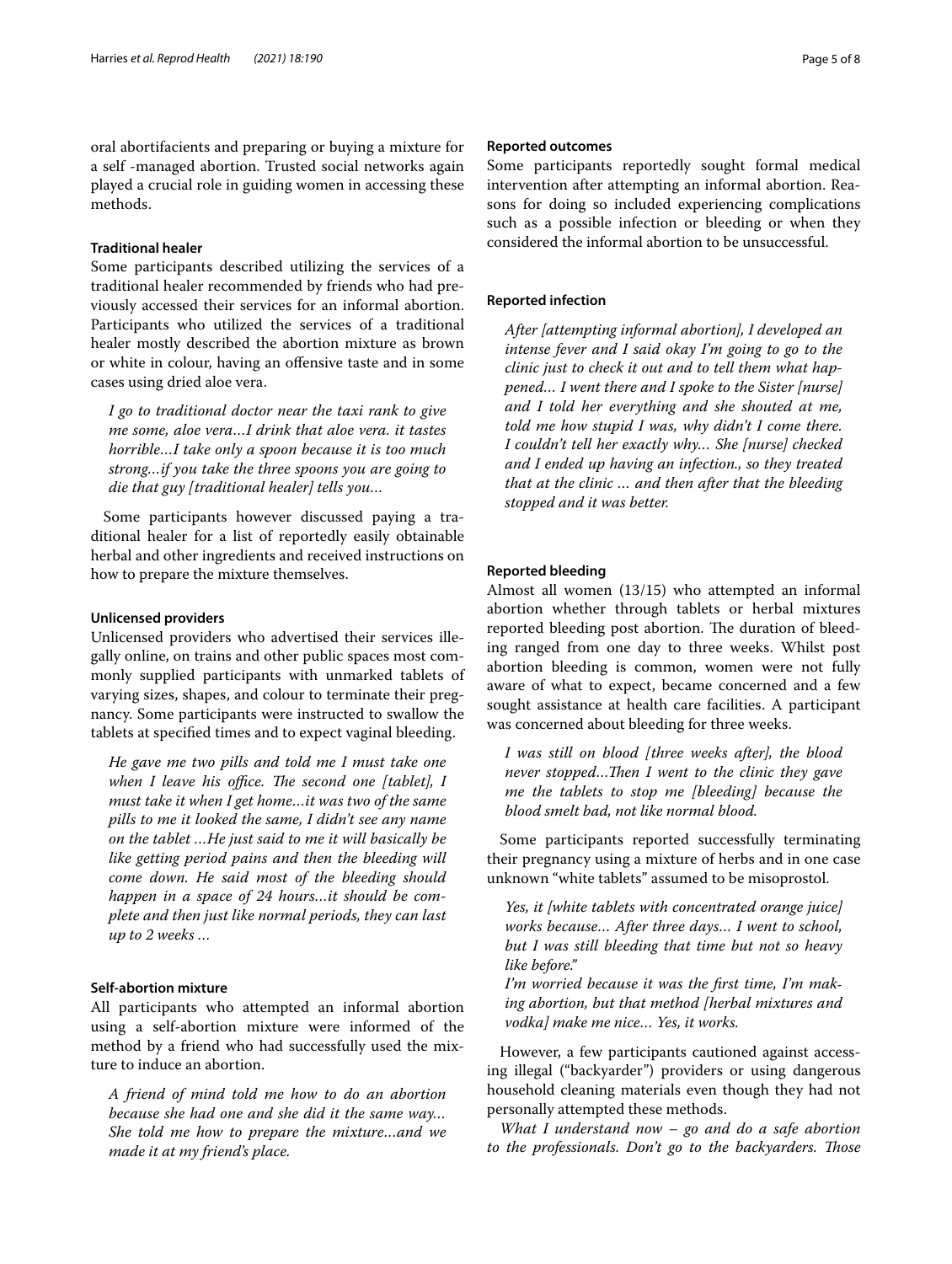*oro crushes, steel wool, those things, you may end up getting cancer. Instead of going to backyarders go to the professionals.*

Whilst women reported diverse outcomes post abortion most felt that certain methods especially if endorsed by friends were still preferable to accessing the formal health care sector where provider attitudes and treatment were unpredictable.

#### **Reasons for seeking an informal abortion**

Pathways to seeking an informal abortion for many women, especially those who were involved in work in the informal sector, such as sex work, were informed by social stigma. Fear of judgement and mistreatment by clinic staff or privacy and confidentiality concerns were reported by most women as a major consideration infuencing their decision to opt for an informal abortion.

A sex worker explained her reasons for seeking an informal abortion were linked to fear of recognition and judgemental attitudes towards sex workers, further underscored by seeking an abortion. Accessing an informal, "backdoor" provider ensured more privacy and anonymity and privacy outweighed safety issues. In sum, she felt being judged as a sex worker and seeking an abortion.

*I don't like going there [the clinic] because some of the staf, they are familiar with certain female faces, since you are living in the area … And when I go to the clinic then you can feel there's gossip about you … that makes a person feel very uneasy it's like judging you. You fnd it difcult to go to the clinics because of how the staff then treats you according to what they know what you do for a living.*

She further explained her reasoning for accessing an informal provider:

*…then that's when I had no choice … I'm too embarrassed and shy and ashamed to go to the hospital to do it the right way, I'm going to do it the backdoor…. at least no-one's going to know, less people that see me the better, it's safer for me.*

Other reasons reported by women for accessing an informal abortion were avoiding delays, especially related to gestational age screening. This influenced their decision to have an informal abortion.

*Sometimes you feel like you take the short way… Sometimes at the clinic you have to go to the scans and those paperwork –it's a long process. But this one [informal abortion] you know you will do quickly. I know it's very risky but sometimes when you are desperate you want a short cut.*

However, whilst women accessed the informal sector to terminate a pregnancy,

many participants discussed their preference for allopathic medicine if they or their family required medical attention for minor illnesses such as fu and for chronic medication again reinforcing reluctance to access the formal sector for an abortion due to social stigma and associated attitudes towards seeking an abortion.

*If you got a fu you go to the doctor to get some medication, Disprin [aspirin] and Panado [Paracetamol].*

Similarly, a participant accessing the public sector for antiretroviral HIV treatment explained:

*I normally attend a public health care facility when I require medical assistance. I do because I am on ARVS, I am confdent with my doctor, I know my doctor, I can tell him anything.*

## **Discussion**

This is one of the few studies conducted in South Africa exploring the decision-making process and reasons why women seek informal abortions in a setting where abortion is free and legally available**.**

Overall, while participants were generally aware of legal provision of abortion in the public sector, they expressed concerns about the quality of care they would receive, with many participants voicing concerns around the lack of privacy and provider mistreatment in public sector services. Fear of mistreatment and social stigma was further enhanced for those participants involved in sex work.

In accounts of decision-making about how to terminate a pregnancy, participants described fears about the perceived physical health risks associated with informal sector abortion prior to their decision to seek care. While we cannot verify the risks of some of the medications taken, fears over perceived medical safety were outweighed by reservations about abortions in the formal health sector, which is similar to research in other countries where abortions are legal  $[11, 13]$  $[11, 13]$  $[11, 13]$ . This is not surprising considering the contested nature of abortion globally and the social stigma associated with abortion including in countries where abortion is available on broad grounds [[7,](#page-7-5) [14,](#page-7-10) [15](#page-7-11)]. Concerns with abortion services in the public sector highlights the need for non-judgemental, patientcentred abortion care and the importance of expanding self-managed medication abortion in a supportive and enabling environment.

Social networks through trusted friends played an important role in shaping women's journey to secure an abortion outside of the formal health system. This is not unusual given the personal nature of an unintended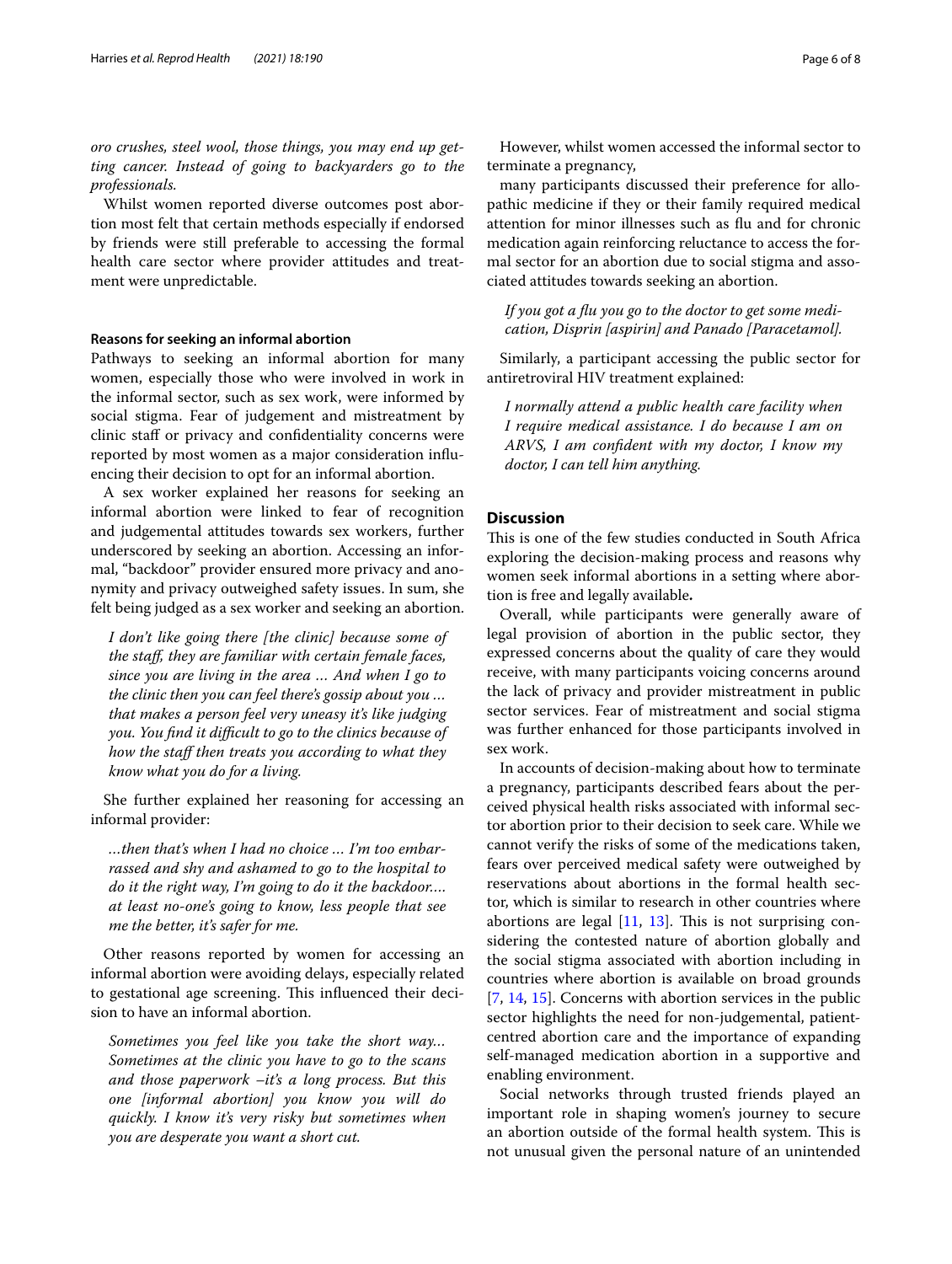pregnancy and decision to terminate a pregnancy. Our fndings were similar to studies in other settings where fear of abortion stigma, preference for privacy and support from social networks about informal abortion methods were motivating factors in accessing an abortion outside of the formal health sector [[16](#page-7-12), [17\]](#page-7-13).

Women's sources of information extended beyond their social networks to include advertising in public spaces. The proliferation of unlicensed providers advertising in public spaces, online and in community newspapers remains a concern and suggests that unlicensed providers remain in demand  $[8]$  $[8]$ . The proliferation of "unsafe" and illegal providers" is currently part of a Marie Stopes South Africa campaign to shut down and report all illegal and unsafe abortion providers in South Africa [\[18\]](#page-7-15).

While not all informal methods led to complications and we interviewed women who had not experienced serious long-term complications, the ingestion of household products could lead to serious health conditions. The ethnopharmacology of traditional and herbal medicines reported would be important to explore. Aloe used as an abortifacient mentioned by study participants has been reported in South Africa [\[19](#page-7-16)], however it is unknown what the long-term efects of these reported compounds or herbal mixtures are. The combination of herbal and other substances including unknown medical abortion tablets has been reported elsewhere, including the US, where women appear to access a hybrid of more traditional and Western biomedical medicines [[16\]](#page-7-12).

The desire for privacy and confidentiality in this study supports an increasing body of evidence documenting people's preferences in abortion care, and that diferent models of out of clinic care are safe, acceptable, and sometimes preferable for abortion seekers  $[20-22]$  $[20-22]$  $[20-22]$ . This aligns with the World Health Organization Guidelines on Self-care Interventions for Health [[23\]](#page-7-19) which confrms that self-managed abortion is medically safe if pregnant individuals have information on efective protocols and access to follow up health care if needed [[23\]](#page-7-19).

Whilst our study predated the global COVID-19 pandemic, impacts at the health system level and disruptions in regular provision of sexual and reproductive health care services, such as safe abortion and contraceptive services [[24\]](#page-7-20) could lead more people to seek out-of-clinic abortions during lockdowns or travel restrictions.

Quarantine and lockdown restrictions during the COVID -19 pandemic can also lead to increased domestic violence especially pertinent in a country like South Africa with one of the highest levels of gender-based violence  $[24, 25]$  $[24, 25]$  $[24, 25]$  $[24, 25]$  $[24, 25]$ . This in turn may lead to increased unintended and unwanted pregnancies due to difficulties in accessing contraceptive supplies, increased incidence of domestic violence, and rising income insecurity [\[26\]](#page-7-22).

## **Limitations**

There are several limitations to this study. Women recruited for this study were asked to share personal details of their out of clinic abortion experiences. It is likely that there is a diference in women who felt comfortable enough to participate in this study compared to those who chose not to share their personal experiences. Our recruitment through a community partner suggests that participants may have had an existing relationship with the NGO, possibly indicating a higher level of social support than others who might access informal sector abortions.

As a qualitative study, our fndings are not meant to be generalizable. Rather, these results highlight the complex decision-making process to seek informal sector abortions in the context where abortions are legal, free of charge in the public sector and available on broad grounds.

# **Conclusions**

Women in South Africa continue to access abortions outside of the formal health care sector for numerous reasons despite available free abortion services. Our study highlighted the complex decision-making processes employed by women when seeking abortion services and the possible reasons for seeking an informal abortion which were related to fears of mistreatment and judgmental attitudes displayed by health care staf. Informal abortion provision aforded women more privacy and confdentiality, although some participants reported experiencing medical complications.

Abortion service delivery models should adapt in order to centre the preferences and priorities of those seeking abortion care—including those who prefer clinic-based, or surgical care, as well as those who might prefer selfmanaged approaches. In order to expand access to safe, high quality abortion care, we must meet people's needs for the care they receive. The health care system needs to ensure that services are safe, judgment free, ensure personal privacy and remain person-centred. Further efforts should be directed towards informing women in all communities about the availability of free abortion services in the public health sector and educating them about the risks of unsafe methods of pregnancy termination.

#### **Acknowledgements**

We thank the research assistants and all the study participants who participated in the study.

#### **Authors' contributions**

JH conceptualized and designed the study, undertook, and oversaw data collection, conducted data analysis and drafted the manuscript. KD undertook and oversaw data collection, analysis and reviewed the manuscript. CG conceptualized and designed the study and reviewed the manuscript. TB assisted